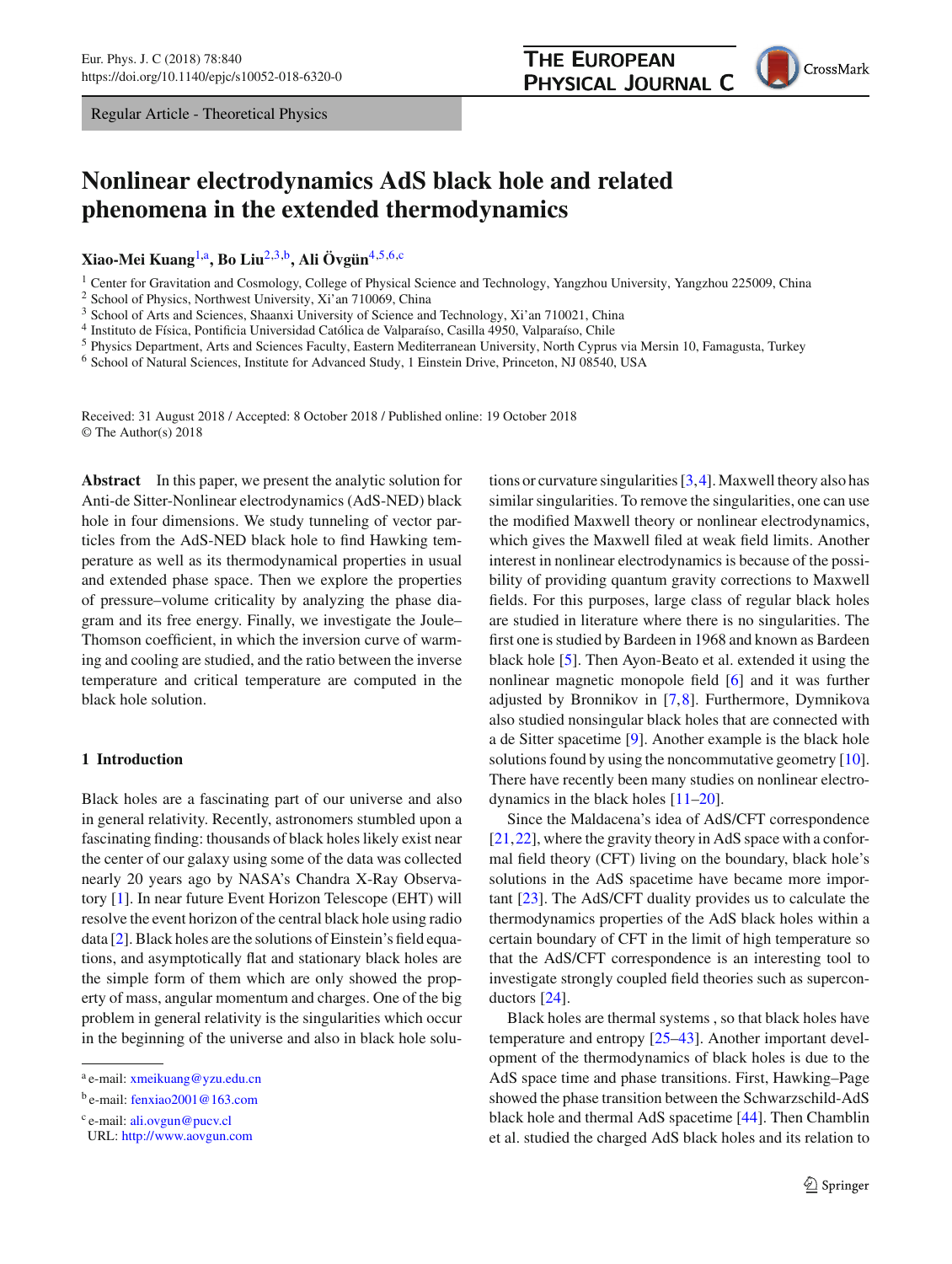the liquid-gas system [\[45\]](#page-9-2). Afterwards, extended phase space is used to investigate the renetrant phase transition and show the relation with the van der Waals fluids that provide interesting area of black hole chemistry by treating the cosmological constant as a variable thermodynamic pressure and its conjugate quantity with thermodynamic volume [\[46](#page-9-3)[–48\]](#page-9-4). There are many application papers of studying phase transitions, *P*−*V* criticality on AdS black holes in literatures [\[49](#page-9-5)[–92\]](#page-9-6) and therein.

Moreover, recently Joule–Thomson (JT) expansion is cleverly applied to black holes in AdS spacetime by Ökcü and Aydıner [\[93](#page-9-7)[,94](#page-9-8)]. The JT expansion occurs when there is a constant enthalpy which is a mass for black holes. JT expansion is used as a isoenthalpic tool to show the thermal expansion where there is heating and cooling regimes. Note that the pressure decreases for the expanding thermal system with a temperature T so that the inversion temperature is obtained where the JT coefficient vanishes and at the inversion temperature  $T_i$ , and corresponding inversion pressure  $P_i$ , there is a cooling and heating transition [\[95](#page-9-9)[–98](#page-9-10)].

Our main motivation is to present an AdS black hole solution in NED and clarify influence of the NED on the thermodynamics, P–V criticality and JT expansion of the AdS-NED black hole.

This paper is organized as follows. In Sect. [2,](#page-1-0) we construct the AdS black hole using the nonlinear electrodynamics by introducing the model of NED Lagrangian similar to that in [\[99\]](#page-9-11), and solve the corresponding energy-momentum tensor within the Einstein's field equations. In Sect. [3,](#page-2-0) we calculate Hawking temperature using the complex path (or Hamilton–Jacobi) approach by the tunneling spin-1 vector particles from the AdS black hole. In Sect. [4,](#page-3-0) we investigate the thermodynamics properties of the black hole in an usual and extended phases. In Sect. [5,](#page-4-0) we study the P–V criticality and Gibbs free energy to fix the phase diagram. In Sect. [6,](#page-6-0) we investigate the JT expansion and isenthalpy curve of the black hole . We conclude the manuscript in Sect. [7.](#page-7-0)

# <span id="page-1-0"></span>**2 Black hole solution in NED**

We consider the following action

$$
S = \frac{1}{16\pi G} \int d^4x \sqrt{-g} \left( R - 2\Lambda - \mathcal{L}(\mathcal{F}) \right), \tag{1}
$$

where the cosmological constant  $\Lambda = -3\ell^{-2}$  with  $\ell$  the AdS radius. *L* is a function of  $\mathscr F$  and we define  $\mathscr F \equiv F^2$  while  $F = dA$  is a field strength of the electromagnetic field. Then the covariant equations of motion deduced from the above action are

$$
\nabla_{\mu}\left(\mathcal{L}_{\mathscr{F}}F^{\mu\nu}\right) = 0, R_{\mu\nu} - \frac{1}{2}(R - 2\Lambda)g_{\mu\nu} = T_{\mu\nu},\qquad(2)
$$

where  $\mathcal{L}_{\mathcal{F}} = \frac{\partial \mathcal{L}}{\partial \mathcal{F}}$  and the energy momentum tensor is

$$
T_{\mu\nu} = \frac{1}{2} g_{\mu\nu} \mathcal{L} - 2 \mathcal{L}_{\mathcal{F}} F_{\mu\nu}^2.
$$
 (3)

In our construction, we consider the Lagrangian density for NED

$$
\mathcal{L}(\mathcal{F}) = -\frac{\ln\left(1 - \alpha^2 \sqrt{|\mathcal{F}|}\right)}{2\alpha^4} - \frac{\sqrt{|\mathcal{F}|}}{2\alpha^2},\tag{4}
$$

We note that in a weak field limit, i.e.,  $\alpha \rightarrow 0$ , the vector field becomes *L* ∼ *F*, which goes back to the linear Maxwell field theory. We are interested in the static spherical symmetric AdS black holes with NED. To this end, we consider that the most general ansatz of the geometry and the electromagnetic field

$$
ds^{2} = -f(r)dt^{2} + \frac{dr^{2}}{f(r)} + r^{2}(d\theta^{2} + \sin\theta^{2}d\phi^{2}),
$$
 (5)

and

$$
A = -Q_m \cos \theta d\phi, \tag{6}
$$

where  $Q_m = \frac{1}{4\pi} \int_{\Sigma_2} F$  is the total magnetic charge carried by the black hole. Here the square of the field strength is given by  $\mathscr{F} \equiv F^2 = \frac{2Q_m^2}{r^4} = \frac{q^2}{2r^4}$  where  $q = 2Q_m$  can be treated as the magnetic monopole charge. Moreover, to solve the equation of motion, we consider the redshift function as

<span id="page-1-5"></span>
$$
f(r) = 1 - \frac{2m(r)}{r}.
$$
 (7)

<span id="page-1-4"></span>Subsequently, in the *tt* component of Einstein equation.<sup>1</sup>

$$
G_{tt} + \Lambda g_{tt} = \frac{1}{2} \mathcal{L}(\mathcal{F}) g_{tt},
$$
\n(8)

<span id="page-1-2"></span>we have

$$
G_{tt} = -2\left(1 - \frac{2m(r)}{r}\right) \frac{m'(r)}{r^2}
$$
 (9)

<span id="page-1-3"></span>and

$$
\mathcal{L}(\mathscr{F}) = \frac{1}{4\alpha^4} \left[ -\frac{\sqrt{2}\alpha^2 |q|}{r^2} + 2 \ln(2) - 2 \ln\left(-\frac{\sqrt{2}\alpha^2 |q|}{r^2} + 2\right) \right].
$$
\n(10)

For simplification, we rewrite  $|q|$  as *q* in the following studies.

<span id="page-1-1"></span><sup>1</sup> We use the unit  $c = \hbar = 8\pi G = 1$ .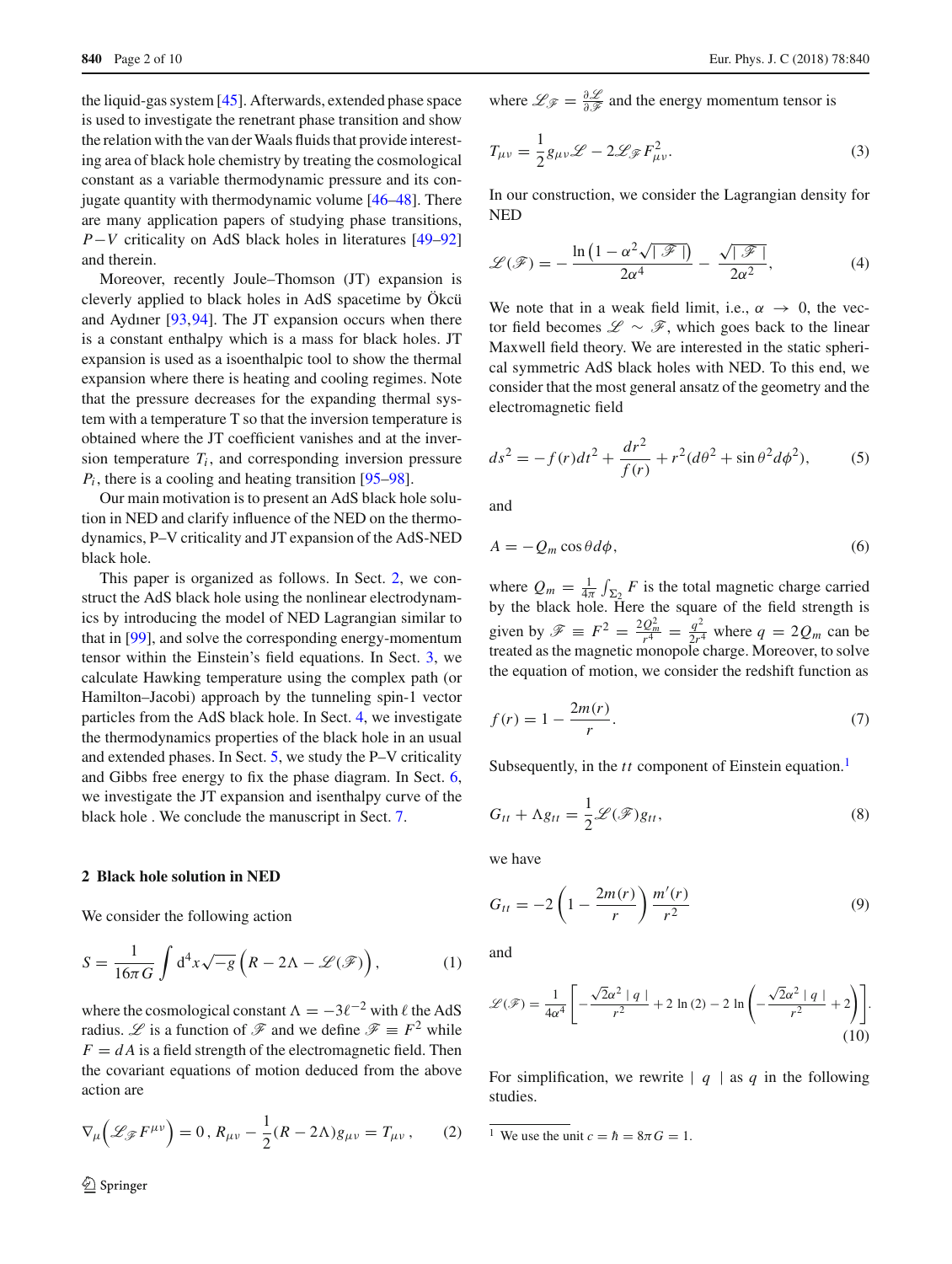Considering Eqs.  $(9)$  and  $(10)$  into Eq.  $(8)$ , we do the integration and obtain the function  $m(r)$  as

$$
m(r) = \frac{\Lambda r^3}{6} - \frac{\sqrt{2}qr}{3\alpha^2} + \frac{2r^3}{3\alpha^4} \ln \frac{\sqrt{2}r^2}{\sqrt{2}r^2 - q\alpha^2} -\frac{2^{5/4}q^{3/2}}{3\alpha} \arctanh\left(\frac{\alpha q^{1/2}}{2^{1/4}r}\right) + m_0,
$$
 (11)

where  $m_0$  is an integral constant related with the mass of the black hole. Subsequently, according to Eq.  $(7)$ , we get  $f(r)$ as

$$
f(r) = 1 - \frac{\Lambda r^2}{3} - \frac{2m_0}{r} + \frac{2\sqrt{2}q}{3\alpha^2} + \frac{4r^2}{3\alpha^4} \ln\left(1 - \frac{q\alpha^2}{\sqrt{2}r^2}\right) + \frac{2^{9/4}q^{3/2}}{3\alpha r} \arctanh\left(\frac{\alpha q^{1/2}}{2^{1/4}r}\right).
$$
 (12)

We note that other black hole solution for the model has also found in [\[100\]](#page-9-12) via an alternative way. When  $\alpha \to 0$ ,  $f(r)$  goes back to the redshift function of RN-AdS black hole,  $f(r) = 1 - \frac{\Delta r^2}{3} - \frac{2m_0}{r} + \frac{q^2}{r^2}$ , as we expect. Besides, the solution has two singularities which are  $r = 0$  and  $r = \frac{\alpha q^{1/2}}{2^{1/4}}$ , and so it is valid only for  $r > \frac{\alpha q^{1/2}}{2^{1/4}}$ .

Defining the location of horizon, *rh*, which satisfies  $f(r_h) = 0$ , the integral constant  $m_0$  is solved as

$$
m_0 = \frac{r_h}{2} - \frac{\Lambda r_h^3}{6} + \frac{\sqrt{2}qr_h}{3\alpha^2} + \frac{2r_h^3}{3\alpha^4} \ln\left(1 - \frac{q\alpha^2}{\sqrt{2}r_h^2}\right) + \frac{2^{5/4}q^{3/2}\arctanh\left(\frac{\alpha\sqrt{q}}{2^{1/4}r_h}\right)}{3\alpha} = M,
$$
 (13)

and *M* is the mass of our black hole solution.

#### <span id="page-2-0"></span>**3 Tunneling of vector particles and Hawking radiation**

In this section, we investigate the tunneling of massive vector particles from the AdS-NED black hole and obtain the corresponding Hawking temperature via Hamilton–Jacobi equation with Wentzel, Kramers, Brillouin (WKB) approximation. For this purpose, we use the Proca equation that shows the behavior of the wave function of spin-1 field  $\Psi_{\nu}$  as follows [\[32](#page-9-13)]

<span id="page-2-1"></span>
$$
\frac{1}{\sqrt{-g}}\partial_{\mu}\left(\sqrt{-g}\Psi^{\nu\mu}\right) + \frac{m^2}{\hbar^2}\Psi^{\nu} = 0, \tag{14}
$$

where *m* is the mass of the tunneling vector particle. In Eq. [\(14\)](#page-2-1), we can define the second rank tensor as

$$
\Psi_{\mu\nu} = \partial_{\mu}\Psi_{\nu} - \partial_{\nu}\Psi_{\mu}.
$$
\n(15)

<span id="page-2-2"></span>After we use the ansatz of the WKB approximation for the spin-1 fields

$$
\Psi_{\nu} = C_{\nu} \exp\left(\frac{i}{\hbar} \left(S_0(t, r, \theta, \phi) + \hbar S_1(t, r, \theta, \phi) + \cdots\right)\right),\tag{16}
$$

where  $C_v = (C_1, C_2, C_3, C_4)$  are constants,  $S_0(t, r, \theta, \phi)$ stands for the kinetic term (classical action) of the vector particles with the higher order action corrections  $S_{i=1,2,\dots}(t, r,$  $\theta$ ,  $\phi$ ). Symmetry of the spacetime provides us to use the Hamilton–Jacobi method by setting

<span id="page-2-3"></span>
$$
S_0(t, r, \theta, \phi) = -Et + R(r, \theta) + j\phi + k,\tag{17}
$$

in leading order of the action. Here *E* is energy of the vector particle and *j* stands for angular momentum of the vector particles. Moreover, *k* is used as a complex constant.

Solving the Proca equation [\(14\)](#page-2-1) on the background of the black hole within  $(16)$  and  $(17)$ , we obtain a set of equations in the lowest order in  $\hbar$ :

$$
-E(\partial_r R) C_1 - \frac{E(\partial_\theta R)C_2}{r^2 f}
$$
  
\n
$$
-\frac{\left[\sin^2\theta (r^2 f(\partial_r R)^2 + m^2 r^2 + (\partial_\theta R)^2) + j^2\right]C_4}{r^2 f \sin^2\theta}
$$
  
\n
$$
-\frac{EjC_3}{r^2 f \sin^2\theta} = 0,
$$
\n(18)  
\n
$$
-\frac{\left[-\sin^2\theta f(\partial_\theta R)^2 - f(m^2 r^2 \sin^2\theta + j^2) + E^2 r^2 \sin^2\theta\right]C_1}{r^2 \sin^2\theta}
$$
  
\n
$$
-\frac{f(\partial_r R)(\partial_\theta R)C_2}{r^2} - \frac{j f(\partial_r R) C_3}{r^2 \sin\theta} - E(\partial_r R) C_4 = 0,
$$
\n(19)  
\n
$$
-\frac{f(\partial_r R)(\partial_\theta R)C_1}{r^2}
$$

$$
-\frac{\left[-\sin^2\theta f \left(\partial_r R\right)^2 - f (m^2 r^2 \sin^2\theta + j^2) + E^2 r^2 \sin^2\theta\right] C_2}{r^2 \sin^2\theta}
$$

$$
-\frac{j(\partial_{\theta}R)C_3}{r^4\sin^2\theta} - \frac{(\partial_{\theta}R)EC_4}{r^2f} = 0,
$$
\n(20)

$$
-\frac{jf(\partial_r R)C_1}{r^2 \sin^2 \theta} - \frac{j(\partial_\theta R)C_2}{r^4 \sin^2 \theta} + \frac{[f(\partial_\theta R)^2 - r^2(-f^2(\partial_r R)^2 - m^2 f + E)]C_3}{r^4 f \sin^2 \theta} - \frac{jEC_4}{r^2 \sin^2 \theta f} = 0,
$$
\n(21)

To find the solution of these equations, we write them in a matrix form and use the property of transition to the transposed vector  $\aleph$  (*C*<sub>1</sub>, *C*<sub>2</sub>, *C*<sub>3</sub>, *C*<sub>4</sub>)<sup>*T*</sup> = 0. Then the nonzero components are

$$
\Upsilon_{11} = \Upsilon_{24} = -E\left(\partial_r R\right),\tag{22}
$$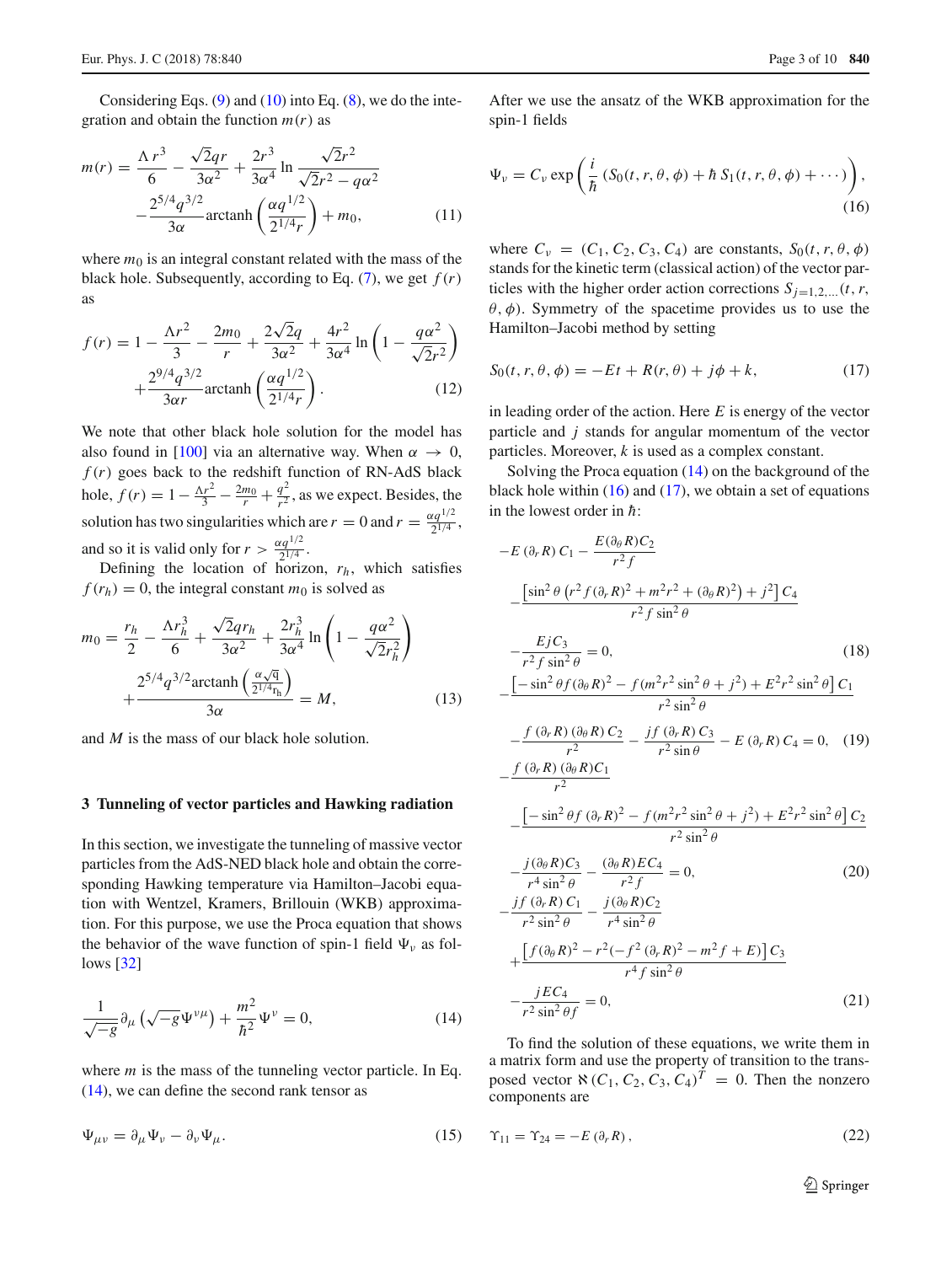$$
\Upsilon_{12} = \Upsilon_{34} = -\frac{E(\partial_{\theta} R)}{r^2 f},\tag{23}
$$

$$
\Upsilon_{13} = \Upsilon_{44} = -\frac{Ej}{r^2 f \sin^2 \theta},\tag{24}
$$

$$
\Upsilon_{14} = -\frac{\left[\sin^2\theta \left(r^2 f \left(\partial_r R\right)^2 + m^2 r^2 + \left(\partial_\theta R\right)^2\right) + j^2\right]}{r^2 f \sin^2\theta},\tag{25}
$$

$$
\Upsilon_{21} = -\frac{\left[ -\sin^2\theta f (\partial_\theta R)^2 - f (m^2 r^2 \sin^2\theta + j^2) + E^2 r^2 \sin^2\theta \right]}{r^2 \sin^2\theta},\tag{26}
$$

$$
\Upsilon_{22} = \Upsilon_{31} = -\frac{f(\partial_r R)(\partial_\theta R)}{r^2},\tag{27}
$$

$$
\Upsilon_{23} = \Upsilon_{41} = -\frac{if(\partial_r R)}{r^2 \sin \theta},\tag{28}
$$

$$
\Upsilon_{32} = -\frac{\left[-\sin^2\theta f \left(\partial_r R\right)^2 - f (m^2 r^2 \sin^2\theta + j^2) + E^2 r^2 \sin^2\theta\right]}{r^2 \sin^2\theta},\tag{29}
$$

$$
\Upsilon_{33} = \Upsilon_{42} = -\frac{j(\partial_{\theta} R)}{r^4 \sin^2 \theta},\tag{30}
$$

$$
\Upsilon_{43} = \frac{\left[f(\partial_{\theta}R)^{2} - r^{2}(-f^{2}(\partial_{r}R)^{2} - m^{2}f + E)\right]}{r^{4}f\sin^{2}\theta}.
$$
 (31)

The solution of these equation satisfying the condition  $det \aleph = 0$  is

$$
\frac{m^2 \left[\sin^2 \theta f (\partial_{\theta} R)^2 + f^2 r^2 (\partial_r R)^2 + f (m^2 \sin^2 \theta r^2 + j^2) - E^2 r^2 \sin \theta \right]^3}{r^{10} \sin \theta f^3} = 0,
$$
\n(32)

where the radial equation  $R$  is obtained non-trivially

$$
R = \int \pm \frac{\sqrt{E^2 - f\left(m^2 + \frac{(\partial_{\theta}R)^2}{r^2} + \frac{j^2}{\sin^2 \theta r^2}\right)}}{f}.
$$
 (33)

We show the outgoing and ingoing particles by the signs of  $\pm$ . In the Eq. [\(33\)](#page-3-1), there is a pole at the event horizon of the AdS-NED black hole so that we use the complex path integration method to solve it. The solution of the integral becomes

$$
Im W_{\pm}(r) = \pm \left. \frac{\pi}{\partial_r f} E \right|_{r=r_h}.
$$
 (34)

Afterwards, we can easily find the tunneling probabilities of the particles

$$
P_{emission} = e^{-\frac{2}{\hbar}ImS_{+}} = e^{-\frac{2}{\hbar}(ImW_{+} + ImB)}\Big],
$$
 (35)

$$
P_{absorption} = e^{-\frac{2}{\hbar}ImS_{-}} = e^{\left[-\frac{2}{\hbar}(ImW_{-} + ImB)\right]}.
$$
 (36)

Note that black hole must absorb all the particles classically, so that we take the probability of the ingoing particles as  $P_{absorption} = 1$ . Next, the relation becomes  $Im B =$  $-ImW_$  and use the  $W_+ = -W_$ , tunneling rate of the massive vector particles are obtained as

$$
\Gamma = P_{emission} = \exp\left(-\frac{4}{\hbar}Im W_{+}\right)
$$

$$
= \exp\left(-\frac{4\pi}{\hbar(\partial_{r}f)}E\Big|_{r=r_{h}}\right). \tag{37}
$$

It is noted that  $\Gamma$  equals to the Boltzmann factor. Hence the temperature of the AdS-NED black hole is

<span id="page-3-2"></span>
$$
T = \frac{\hbar(\partial_r f)}{4\pi} \Big|_{r=r_h}
$$
  
=  $\frac{1}{4\pi r_h} - \frac{\Delta r_h}{4\pi} - \frac{2r_h}{3\pi \alpha^4} + \frac{q}{3\sqrt{2}\pi \alpha^2 r_h}$   
+  $\frac{\sqrt{2}(\sqrt{2}r_h^2 + q\alpha^2)}{3\pi \alpha^4 r_h} + \frac{r_h}{\pi \alpha^4} \ln\left(1 - \frac{q\alpha^2}{\sqrt{2}r_h^2}\right).$  (38)

## <span id="page-3-0"></span>**4 Properties of thermodynamics**

After the Hawking temperature in hand, in this section, we shall study the thermodynamical properties of the black hole. We first focus on usual phase space and then we will study the thermodynamics in the extended phase space by defining the cosmological constant as the pressure [\[101,](#page-9-14)[102\]](#page-9-15)

<span id="page-3-3"></span><span id="page-3-1"></span>
$$
P = -\frac{\Lambda}{8\pi}.\tag{39}
$$

#### 4.1 Thermodynamics in usual phase space

The Hawking temperature of the AdS-NED black hole is given in  $(38)$  and the entropy is

$$
S = \frac{A}{4} = \pi r_h^2.
$$
 (40)

The magnetical potential of the black holes is

$$
\Phi = \left(\frac{\partial M}{\partial Q_m}\right)_S = \frac{2^{5/4}\sqrt{q}}{\alpha}\arctanh\left(\frac{\alpha\sqrt{q}}{2^{1/4}r}\right). \tag{41}
$$

Furthermore, it is straightforward to check that the temperature also satisfies

$$
T = \left(\frac{\partial M}{\partial S}\right)_{Q_m}.\tag{42}
$$

Therefore, the first law of the black hole

$$
dM = TdS + \Phi dQ_m. \tag{43}
$$

is fulfilled. The heat capacity can be calculated by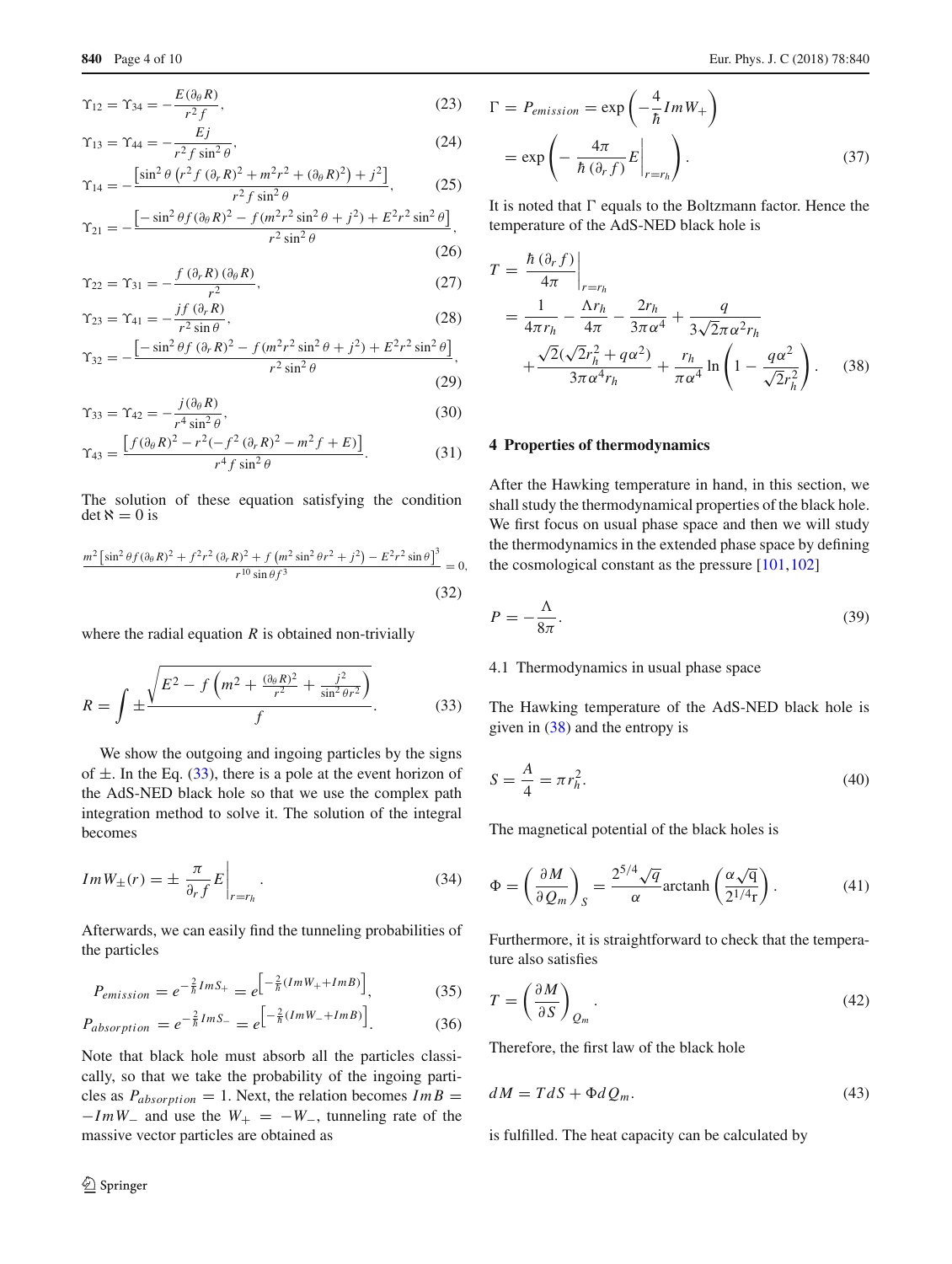$$
C_{Q_m} = T\left(\frac{\partial S}{\partial T}\right)_{Q_m}
$$
  
= 
$$
-\frac{2\pi \left(6\sqrt{2}\alpha^2 q - 3\alpha^4 \left(\Lambda r_h^2 - 1\right) + 12r_h^2 \ln\left(1 - \frac{q\alpha^2}{\sqrt{2}r_h^2}\right)\right)}{3\alpha^4 \left(\Lambda - \frac{8q^2}{2r_h^4 - \sqrt{2}\alpha^2qr_h^2} - \frac{2\sqrt{2}q}{\alpha^2r_h^2} - \frac{4\ln\left(1 - \frac{q\alpha^2}{\sqrt{2}r_h^2}\right)}{\alpha^4} + \frac{1}{r_h^2}\right)},
$$
(44)

which is required to be positive for the thermodynamical stability of the black hole.

#### 4.2 Thermodynamics in extended phase space

In the extended phase space, due to the definition  $(39)$ , the thermodynamic quantity conjugate to the pressure is the thermodynamic volume of black hole [\[101,](#page-9-14)[102\]](#page-9-15)

$$
V = \left(\frac{\partial M}{\partial P}\right)_{Q_m, S} = \frac{4\pi}{3} r_h^3.
$$
\n(45)

Then the extended first law of the thermodynamic is

$$
dM = TdS + \Phi dQ_m + VdP + \mathscr{A}d\alpha \tag{46}
$$

where  $T$ ,  $\Phi$  and  $V$  are given previously and

$$
\mathscr{A} = \left(\frac{\partial M}{\partial \alpha}\right)_{S,P,Q}
$$
  
=  $-\frac{4\sqrt{2}qr}{3\alpha^3} - \frac{8r^3 \ln\left(1 - \frac{\alpha^2 q}{\sqrt{2}r^2}\right)}{3\alpha^5}$   
 $-\frac{2^{5/4}q^{3/2}\arctanh\left(\frac{\alpha\sqrt{q}}{2^{1/4}r}\right)}{3\alpha^2},$  (47)

is the conjugation of  $\alpha$  introduced to fulfill first law. Furthermore, we can derive the generalized Smarr relation of the AdS-NED black hole is

$$
M = 2TS + \Phi Q_m - 2PV + \frac{1}{2} \mathscr{A} \alpha, \qquad (48)
$$

in terms of the dimensional analysis.

#### <span id="page-4-0"></span>**5 The** *P***−***V* **criticality and Gibbs free energy**

Then we move on to study the *P*−*V* critical properties, which was proposed in [\[48](#page-9-4)], of the AdS-NED black hole and compare with the Van der Waals fluid. To this end, we substitute the definition  $(39)$  into the temperature  $(38)$ , then we reduce the state equation

$$
P = \frac{T}{2r_h} - \frac{1}{8\pi r_h^2} + \frac{1}{3\pi \alpha^4} - \frac{q}{6\sqrt{2}\pi \alpha^2 r_h^2}
$$

$$
-\frac{\sqrt{2}(\sqrt{2}r_h^2 + q\alpha^2)}{6\pi \alpha^4 r_h^2} - \frac{1}{2\pi \alpha^4} \ln\left(1 - \frac{q\alpha^2}{\sqrt{2}r_h^2}\right). \quad (49)
$$

According to the critical conditions

$$
\frac{\partial P}{\partial r_h} = \frac{\partial^2 P}{\partial r_h^2} = 0,\tag{50}
$$

we obtain that the unique critical point is located at

$$
r_{hc} = \sqrt{q\left(X + \frac{\alpha^2}{\sqrt{2}}\right)},
$$
\n(51)

$$
T_c = \frac{5\sqrt{2}\alpha^2 X + 12\sqrt{2}\alpha^4 q + 2\alpha^4 + 36qX}{\pi \left(3X + \sqrt{2}\alpha^2\right)^2 \sqrt{4qX + 2\sqrt{2}\alpha^2 q}},
$$
(52)

$$
P_c = \frac{8}{\alpha^4} - \frac{3}{qX + \frac{\alpha^2 q}{\sqrt{2}}} - \frac{4(2X + \sqrt{2}\alpha^2)}{\alpha^4 X} + \frac{12(5\sqrt{2}\alpha^2 X + 12\sqrt{2}\alpha^4 q + 2\alpha^4 + 36qX)}{(3X + \sqrt{2}\alpha^2)^2(2qX + \sqrt{2}\alpha^2 q)} + \frac{12\ln(1 + \frac{\alpha^2}{\sqrt{2}X})}{\alpha^4} + \frac{8}{X(\sqrt{2}\alpha^2 + 2X)} - \frac{4\sqrt{2}}{\alpha^2(\sqrt{2}\alpha^2 + 2X)},
$$
\n(53)

where we have defined  $X = 3q + \sqrt{q(2\sqrt{2}\alpha^2 + 9q)}$ . The explicit dependence of the critical points on the parameters are shown in Fig. [1](#page-5-0) where in the plots the red and black lines corresponds to the fixed  $\alpha = 1$  and  $q = 1$ , respectively. It is obvious that  $r_{hc}$  increases as both *q* and  $\alpha$  while  $T_c$  and  $P_c$ has totally opposite tendency.

We note that by defining the specific volume as  $v = 2r_h$ [\[48](#page-9-4)], it is straightforward to obtain the relation

$$
\frac{P_c v_c}{T_c} = \frac{1}{8} - \frac{\sqrt{2}X}{16\alpha^2} + \frac{3q\left(\frac{\sqrt{2}}{3}\alpha^2 + X\right)\ln\left(1 + \frac{\alpha^2}{\sqrt{2}X}\right)}{4\alpha^4}, \tag{54}
$$

from which the ratio is modified by the nonlinear electrodynamic term. It can be reduced to 3/8 as  $\alpha \rightarrow 0$  for the Van der Waals fluid and predicted for any RN-AdS black hole.

In the following study, we will focus on  $q = \alpha = 1$ without loss of generality, such that the critical points are  $(T_c = 0.04104, P_c = 0.002943)$ . We plot the behavior between the pressure and horizon in Fig. [2.](#page-5-1) The temperature of the isothermal lines decreases from top to bottom. The two upper dotted lines are for  $T > T_c$  correspond to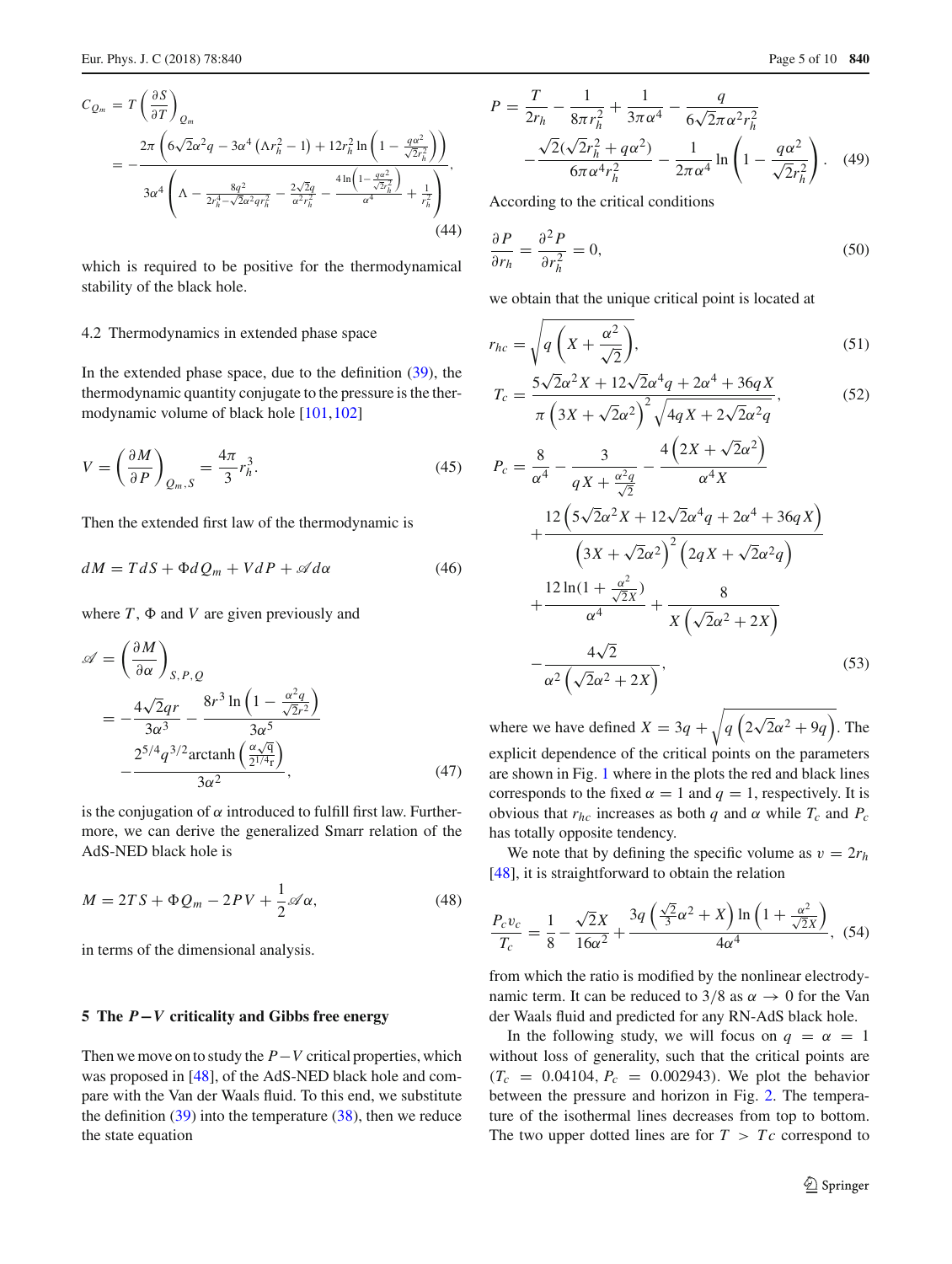

<span id="page-5-0"></span>**Fig. 1** The dependence of critical points on the parameters



<span id="page-5-1"></span>**Fig. 2**  $P - r_h$  diagram of NED AdS black holes

the ideal gas. The critical isotherm  $T = T_c$  is denoted by the solid black line and the lower solid dashed lines correspond to temperatures lower than  $T_c$ . The  $P - V$  diagram is like the Van der Waals gas.

Then we check the Helmholtz free energy which is defined as

$$
F = M - TS = \frac{2^{5/4}q^{3/2}}{3\alpha} \arctanh\left(\frac{\alpha q^{1/2}}{2^{1/4}r}\right) + \frac{r_h}{4} - \frac{2\pi P}{3}r_h^3
$$

$$
-\frac{\sqrt{2}q}{6\alpha^2}r_h - \frac{r_h^3}{3\alpha^4}\ln\left(1 - \frac{q\alpha^2}{\sqrt{2}r_h^2}\right).
$$
 (55)

We are interested in the fixed charged ensemble because this ensemble exhibits many interesting features. Similar study for the fixed potential ensemble can be straightforwardly generalized and we will not discuss it here. The behaviour of *F* can be seen in Fig. [3.](#page-5-2) The black line is for the critical pressure  $P_c = 0.002943$  while the dotted blue lines and solid red lines are for  $P > P_c$  and  $P < P_c$ , respectively. The free energy presents a swallow tail behaviour in the cases with  $P < P_c$ , which means a first order transition between small black hole and large black hole occurring at some  $T_0$  marked with green in the figure. For each  $P_0$  lower than  $P_c$ , there is a related  $T_0$  at which two black holes have equal free energy. Then we can draw a coexistence line in the  $(P, T)$ -plane



<span id="page-5-2"></span>**Fig. 3** Gibbs free energy and the temperature. The solid black line is for the critical pressure  $P_c = 0.002943$  while the dotted blue lines and solid red lines are for  $P > P_c$  and  $P < P_c$ , respectively. We set  $q = \alpha = 1$ 



<span id="page-5-3"></span>**Fig. 4** Coexistence line in *P* − *T* plane. We set  $q = \alpha = 1$ 

above which the small black hole is physically flavor while the large black hole is below the line. Our coexistence line with  $\alpha = q = 1$  is shown in Fig. [4](#page-5-3) where the dot denotes  $(T_c, P_c)$ . We note that for the first order phase transition, the physical  $P - r_h$  diagram should be modified by replacing the oscillating part by an isobar with the transition  $T = T_0$ . So the horizon the the small/large black hole with same free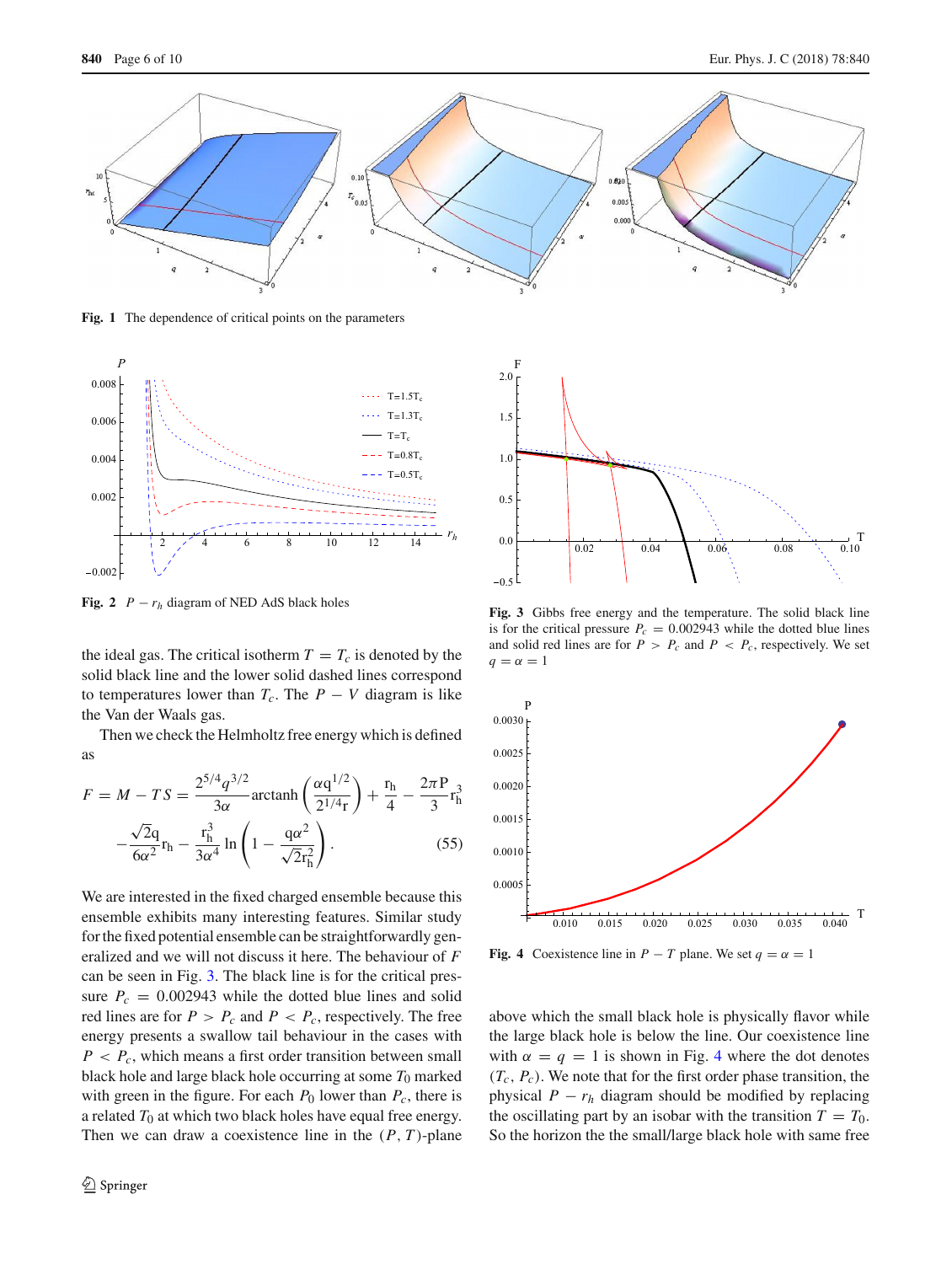energy can be determined by using the Maxwells equal area law in the  $P - r_h$  diagram [\[49](#page-9-5)].

# <span id="page-6-0"></span>**6 Joule–Thomson expansion of AdS black hole with NED**

In this section, we investigate the Joule–Thomson expansion of the AdS-NED black hole, where occurs when a flowing gas passes through a pressure regulator, which acts as a throttling porous plug. To balance out any Joule–Thomson related temperature changes, a heating or cooling process on the AdS-NED black hole can be thought. Joule–Thomson expansion needs a constant enthalpy or black hole mass in extended phase space, in other words, it is called an isenthalpic. The Joule–Thomson coefficient is defined as [\[93](#page-9-7)]

$$
\mu_J = \left(\frac{\partial T}{\partial P}\right)_M = \frac{1}{C_P} \left[ T \left(\frac{\partial V}{\partial T}\right)_P - V \right].
$$
 (56)

In order to study the Joule- Thomson expansion, we rewrite the pressure *P* as a function of the mass of black hole *M* and the event horizon *rh* as



<span id="page-6-2"></span><span id="page-6-1"></span>**Fig. 5** The isenthalpy process in P-T graph with fixed *M* = 15, 18, 20, 22 from bottom to top(black lines). We set  $q = 10$  and  $\alpha = 1$ . The red points in each process denote the transition points of the cooling and heating regions for the related *M*, satisfying  $\mu_J = 0$ . The blue line is  $P_i - T_i$  border

fixed  $M = 15, 18, 20, 22$  $M = 15, 18, 20, 22$  $M = 15, 18, 20, 22$  from bottom to top in Fig. 5 where we set  $q = 10$  and  $\alpha = 1$ . The red points in each process denote kind of inversion point satisfying  $\mu_J = 0$  we will interpret soon.

$$
P(M,r_h) = \frac{6\alpha^4 M - 2\sqrt{2}\alpha^2 q r_h - 3\alpha^4 r_h - 4\sqrt[4]{2}\alpha^3 q^{3/2} \arctanh\left(\frac{\alpha\sqrt{q}}{\sqrt[4]{2}r_h}\right) - 4r_h^3 \ln\left(1 - \frac{q\alpha^2}{\sqrt{2}r_h^2}\right)}{8\pi\alpha^4 r_h^3},
$$
(57)

and the temperature is

Then, we will study the properties of the inverse points with the use of the Joule–Thomson coefficient

$$
\mu_{J} = \left(\frac{\partial T}{\partial P}\right)_{M} = \frac{\left(\frac{\partial T(r_{h}, M)}{\partial r_{h}}\right)_{M}}{\left(\frac{\partial P(r_{h}, M)}{\partial r_{h}}\right)_{M}}
$$
\n
$$
= \frac{2r_{h}\left(2\alpha r_{h}\left(r_{h}\left(r_{h}-6M\right)+2q^{2}\right)+\sqrt{2}\alpha^{3}q\left(6M-r_{h}\right)-4\sqrt[4]{2}q^{3/2}\left(\sqrt{2}\alpha^{2}q-2r_{h}^{2}\right)\tanh^{-1}\left(\frac{\alpha\sqrt{q}}{\sqrt[4]{2}r_{h}}\right)\right)}{3\left(2r_{h}^{2}-\sqrt{2}\alpha^{2}q\right)\left(\alpha\left(r_{h}-3M\right)+2\sqrt[4]{2}q^{3/2}\tanh^{-1}\left(\frac{\alpha\sqrt{q}}{\sqrt[4]{2}r_{h}}\right)\right)}.
$$
\n(59)

$$
T(M,r_h) = \frac{\alpha (3M - r_h) - 2\sqrt[4]{2}q^{3/2}\arctanh\left(\frac{\alpha\sqrt{q}}{\sqrt[4]{2}r_h}\right)}{2\pi\alpha r_h^2}.
$$
\n(58)

For  $\mu_J = 0$ , we obtain the inversion temperature from Eq.  $(56)$  as

From the above equation, we can cancel the event horizon and write  $T$  as a function of  $(M, P)$  which is analytical difficulty. However, we numerically show the isenthalpy process with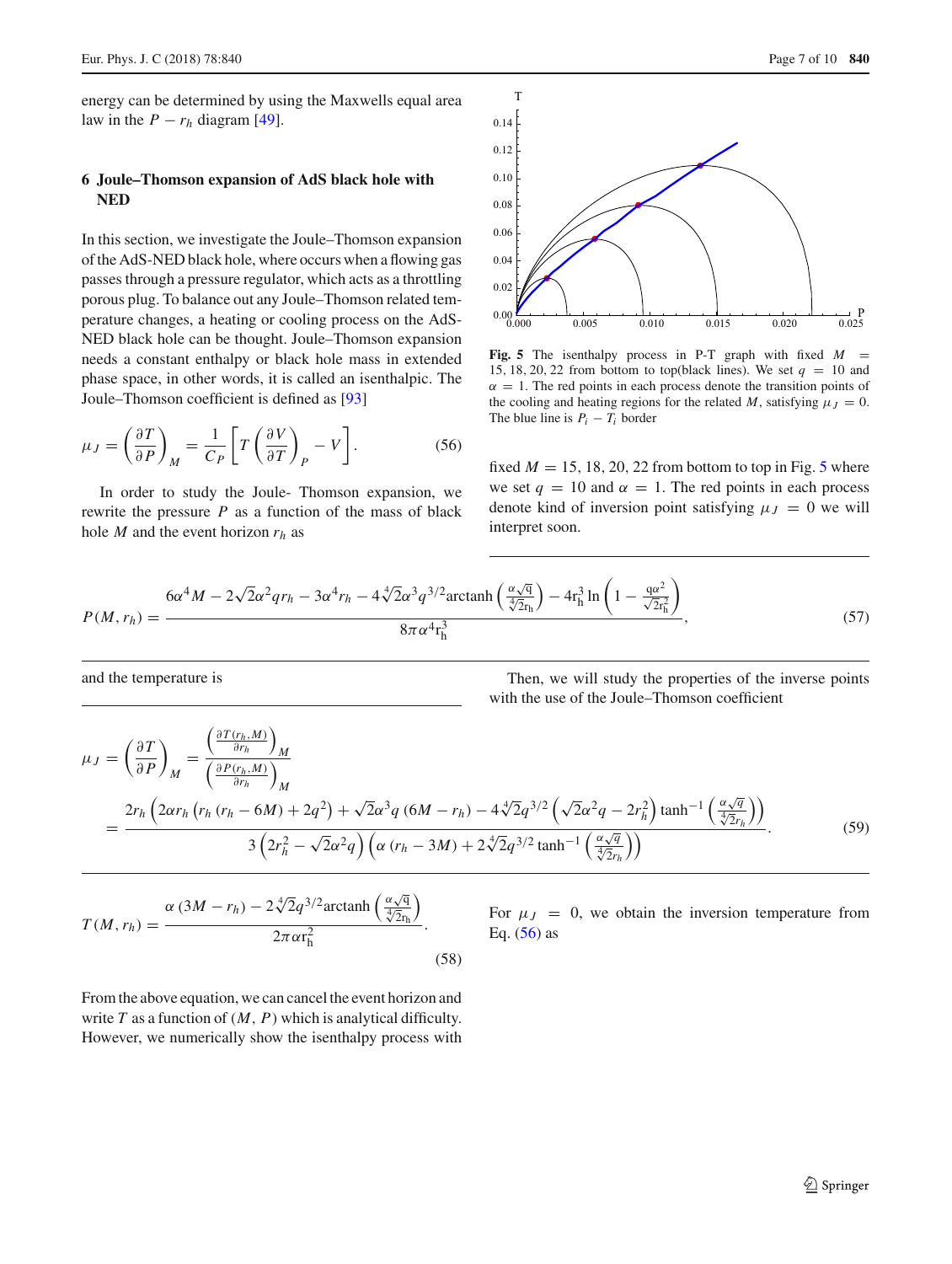$$
T_{i} = V \left(\frac{\partial T}{\partial V}\right)_{P}
$$
  
= 
$$
\frac{4\sqrt{2}\alpha^{2}qr_{h}^{3}\left(1-2\ln\left(1-\frac{qa^{2}}{\sqrt{2}r_{h}^{2}}\right)\right)+8r_{h}^{5}\ln\left(1-\frac{qa^{2}}{\sqrt{2}r_{h}^{2}}\right)}{12\pi\alpha^{4}\left(\sqrt{2}r_{h}^{2}-\alpha^{2}q\right)^{2}}
$$
  

$$
-\frac{2\sqrt{2}q\alpha^{2}(q^{2}-r_{h}^{2})+\alpha^{4}q^{2}+8\pi Pr_{h}^{2}(2\sqrt{2}qr_{h}^{2}\alpha^{2}-2r_{h}^{4}-q^{2}\alpha^{4})+2r_{h}^{4}-16\pi Pr_{h}^{6}-8q^{2}r_{h}^{2}\ln\left(1-\frac{qa^{2}}{\sqrt{2}r_{h}^{2}}\right)}{12\pi r_{h}\left(\sqrt{2}r_{h}^{2}-\alpha^{2}q\right)^{2}},
$$
 (60)

of which the corresponding pressure is  $P_i$ . The relation of  $P_i - T_i$  for  $q = 10$  and  $\alpha = 1$  is shown in the blue line in Fig. [5,](#page-6-1) which is kind of border. In the left side of the border, the Joule–Thomson coefficient satisfies  $\mu$ <sub>*I*</sub> > 0 which denotes a heating precess while in the right side, we have  $\mu$ <sub>*J*</sub> < 0 denoting a cooling process. From the figure, we can also see that both  $T_i$  and  $P_i$  increase as  $M$  and only one branch exists like the observation in the previous literatures [\[93](#page-9-7)[–97\]](#page-9-16), which is different form the van der Waals fluids.

Furthermore, we show the inversion curve  $P_i - T_i$  with different parameters in the NED black hole in Fig. [6](#page-7-1) and [7.](#page-7-2) In Fig. [6,](#page-7-1) as the charge increases, the inversion point is bigger and the curve is higher, which is consistent with that in RN case. Similar effect of  $\alpha$  also can be seen in Fig. [7](#page-7-2) which means the NED enhances the effect of the charge. In all cases,  $T_i$  increases as  $P_i$ , so that the minimum inversion temperature  $T_i^{min}$  occurs at  $P_i = 0$ . We list the related quantities in Tables [1](#page-8-17) and [2](#page-8-18) with samples of  $q$  and  $\alpha$ , respectively. Our numerical calculations show  $T_i^{min}/T_c \sim 1/2$  with ignorable errors. This result is somehow consistent with the exact 1/2 found by Ökcü and Aydıner [\[93\]](#page-9-7).

# <span id="page-7-0"></span>**7 Conclusion and discussion**

In this paper, we have presented an AdS black hole solution using the nonlinear electrodynamics with new NED Lagrangian, which is converted to Maxwell's electrodynamics in weak field limit for  $\alpha \rightarrow 0$ . We solved the corresponding energy-momentum tensor within the Einstein's field equations to find the AdS black hole solution in four dimensions.

We have studied the thermal stability of the AdS-NED black hole. First we have used the complex path (or Hamilton–Jacobi) approach to find the hawking radiation by the tunneling massive vector particles from the black hole. Next, we have studied the thermodynamic properties on usual phase space, where we show that the first law of thermodynamics is satisfied and the heat capacity is obtained as positive which is mandatory for stability of the black hole. Afterwards we have presented the thermodynamical properties of the AdS-NED black hole in the extended phase space by defining the cosmological constant as the pressure with calculating the extended first law of the thermodynamics and the generalized Smarr relation. It would be interesting to introduce the present NED action into the modified AdS gravity and study the black hole solutions as well as its related ther-



<span id="page-7-1"></span>**Fig. 6** Inversion curves  $P_i - T_i$  for heating process and cooling for different charges. We set  $\alpha = 1$ 



<span id="page-7-2"></span>**Fig. 7** Inversion curves  $P_i - T_i$  for heating process and cooling for different  $\alpha$ . We set  $q = 10$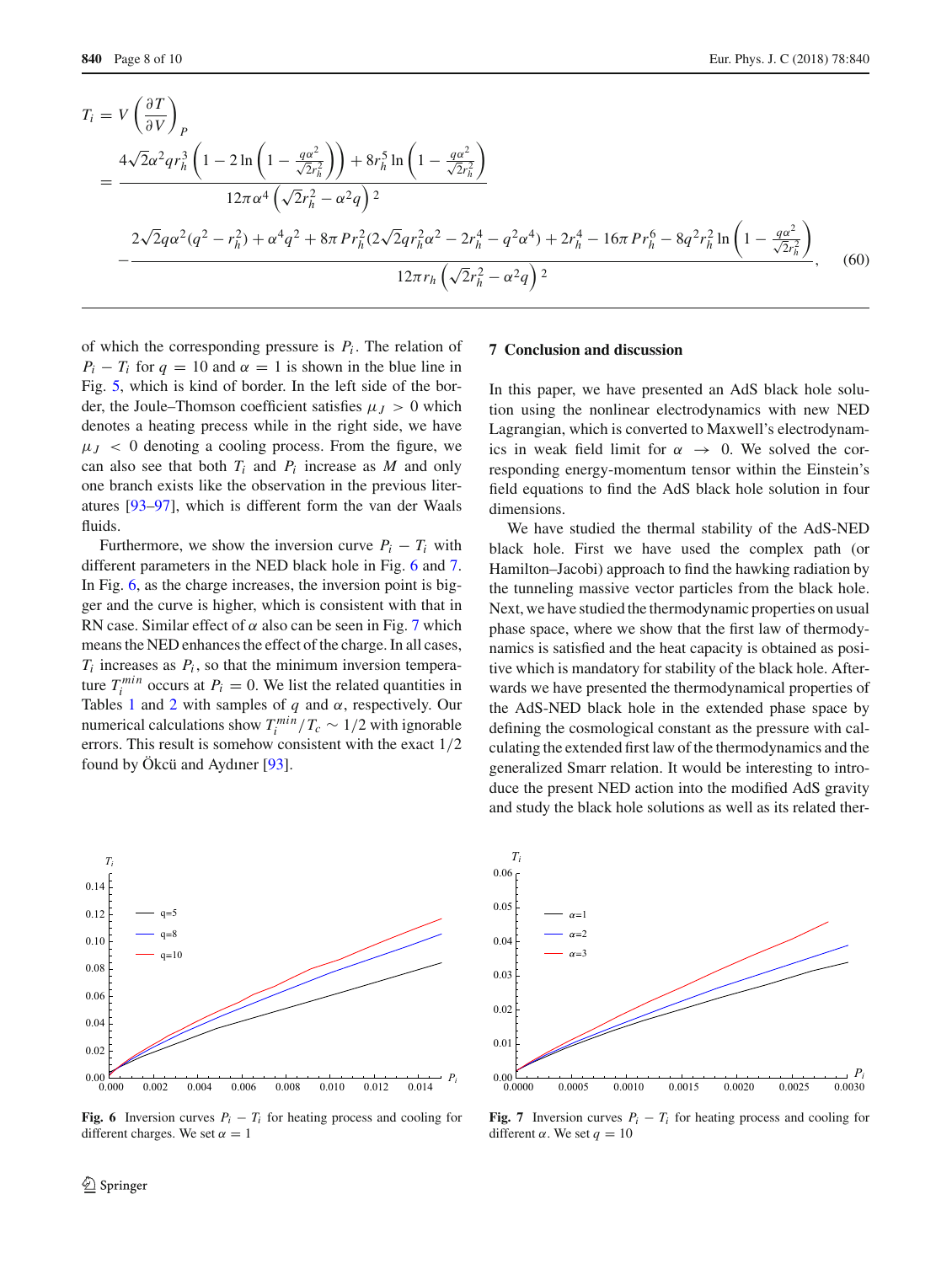<span id="page-8-17"></span>**Table 1** The related quantities for minimal inversion temperature with the change of charge.  $\alpha$  is set to be 1

| q  | $r_{h_i}$ | $M_i$   | $\boldsymbol{\tau}$ <i>min</i> | 1c       | $T_i^{min}/T_c(error)$ |
|----|-----------|---------|--------------------------------|----------|------------------------|
|    | 6.3762    | 5.1880  | 0.004330                       | 0.008564 | 1/2(1.13%)             |
| 8  | 10.0520   | 8.2501  | 0.002707                       | 0.005375 | $1/2(0.72\%)$          |
| 10 | 12.5019   | 10.2915 | 0.002166                       | 0.004306 | 1/2(0.59%)             |

**Table 2** The related quantities for minimal inversion temperature with the change of charge. *q* is set to be 10

<span id="page-8-18"></span>

| $\alpha$ | $r_{h_i}$ | $M_i$   | $T^{min}$ | $I_{\mathcal{C}}$ | $T_i^{min}/T_c(error)$ |
|----------|-----------|---------|-----------|-------------------|------------------------|
|          | 12.5019   | 10.2915 | 0.002166  | 0.004306          | 1/2(0.59%)             |
| ∠        | 13.2422   | 10.5431 | 0.002163  | 0.004234          | 1/2(2.15%)             |
|          | 14.1070   | 10.9504 | 0.002152  | 0.004125          | 1/2(4.35%)             |

modynamics. Kinds of NED black hole solutions in higher order curvature AdS gravity and the thermodynamics have been analyzed in [\[103](#page-9-17)[–105\]](#page-9-18) and therein.

We have also investigated the *P*−*V* criticality. The *P*−*V* diagram is similar to the Van der Waals fluid with fixed *q* and  $\alpha$ . The critical point was analytically obtained which show that the critical horizon increases as both *q* and  $\alpha$  while the critical temperature and pressure have totally opposite tendency. We also figure out the coexistence line in (*P*, *T* ) plane with  $\alpha = q = 1$  by calculating the Helmholtz free energy with fixed charged ensemble. In the left region of the coexistence line the small black hole is physically flavor while the large black hole is stable below the line.

Lastly, JT expansion of the AdS-NED black hole have been studied. The curve of  $P_i - T_i$  with vanishing Joule– Thomson coefficient was carefully analyzed. In the left side of the curve, we have  $\mu_J > 0$  which denotes a heating precess while in the right side, we have  $\mu_J < 0$  denoting a cooling process. Furthermore, the effect of parameters in NED black hole on the inversion curve was studied. And we found the NED promote the effect of the charge, which enhances the inversion points. Similar to the previous studies [\[93](#page-9-7)[–97\]](#page-9-16), the curve only presents one branch which is different form the van der Waals fluids. Finally, we studied the ratio  $T_i^{min}/T_c$ which in around  $1/2$  with tiny numerical errors. Our result is somehow consistent with the exact 1/2 found by Ökcü and Aydıner [\[93\]](#page-9-7). In our model, the study of JT expansion mainly done by numeric and the exact analytic is called for.

**Acknowledgements** X.M.K. is supported by the Natural Science Foundation of China under Grant no. 11705161 and Natural Science Foundation of Jiangsu Province under Grant no. BK20170481. B.L is partly supported by the Natural Science Foundation of China under Grant nos. 11675139 and 11875220. A. Ö. is supported by Comisión Nacional de Ciencias y Tecnología of Chile through FONDECYT Grant no. 3170035. A. Ö. is grateful to Institute for Advanced Study, Princeton for hospitality.

**Open Access** This article is distributed under the terms of the Creative Commons Attribution 4.0 International License [\(http://creativecomm](http://creativecommons.org/licenses/by/4.0/) [ons.org/licenses/by/4.0/\)](http://creativecommons.org/licenses/by/4.0/), which permits unrestricted use, distribution, and reproduction in any medium, provided you give appropriate credit to the original author(s) and the source, provide a link to the Creative Commons license, and indicate if changes were made. Funded by SCOAP<sup>3</sup>.

# **References**

- <span id="page-8-0"></span>1. C.J. Hailey, K. Mori, F.E. Bauer, M.E. Berkowitz, J. Hong, B.J. Hord, Nature **556**, 70 (2018)
- <span id="page-8-1"></span>2. <https://eventhorizontelescope.org/>
- <span id="page-8-2"></span>3. G.W. Gibbons, K. Hashimoto, JHEP **0009**, 013 (2000)
- <span id="page-8-3"></span>4. M. Novello, S.E.P. Bergliaffa, J.M. Salim, Class. Quantum Gravity **17**, 3821 (2000)
- <span id="page-8-4"></span>5. J. Bardeen, presented at GR5, Tiflis, U.S.S.R., and published in the conference proceedings in the U.S.S.R. (1968)
- <span id="page-8-5"></span>6. E. Ayon-Beato, A. Garcia, Phys. Rev. Lett. **80**, 5056 (1998)
- <span id="page-8-6"></span>7. K.A. Bronnikov, Phys. Rev. D **63**, 044005 (2001)
- <span id="page-8-7"></span>8. K.A. Bronnikov, Int. J. Mod. Phys. D **27**(06), 1841005 (2018)
- <span id="page-8-8"></span>9. I. Dymnikova, E. Galaktionov, Class. Quantum Gravity **32**(16), 165015 (2015)
- <span id="page-8-9"></span>10. S.H. Mehdipour, M.H. Ahmadi, Nucl. Phys. B **926**, 49 (2018)
- <span id="page-8-10"></span>11. S.I. Kruglov, Phys. Rev. D **94**(4), 044026 (2016)
- 12. S.I. Kruglov, Ann. Phys. **383**, 550 (2017)
- 13. S.I. Kruglov, Ann. Phys. **378**, 59 (2017)
- 14. Y. He, M.S. Ma, Phys. Lett. B **774**, 229 (2017)
- 15. S. Nojiri, S.D. Odintsov, Phys. Rev. D **96**(10), 104008 (2017)
- 16. L. Balart, E.C. Vagenas, Phys. Rev. D **90**(12), 124045 (2014)
- 17. M. Cataldo, A. Garcia, Phys. Lett. B **456**, 28 (1999)
- 18. B. Toshmatov, Z. Stuchlik, B. Ahmedov, Phys. Rev. D **95**(8), 084037 (2017)
- 19. Z.Y. Fan, X. Wang, Phys. Rev. D **94**(12), 124027 (2016)
- <span id="page-8-11"></span>20. M.S. Ma, Ann. Phys. **362**, 529 (2015)
- <span id="page-8-12"></span>21. J.M. Maldacena, Int. J. Theor. Phys. **38**, 1113 (1999)
- <span id="page-8-13"></span>22. J.M. Maldacena, Adv. Theor. Math. Phys. **2**, 231 (1998)
- <span id="page-8-14"></span>23. E. Witten, Adv. Theor. Math. Phys. **2**, 253 (1998)
- <span id="page-8-15"></span>24. S.A. Hartnoll, C.P. Herzog, G.T. Horowitz, Phys. Rev. Lett. **101**, 031601 (2008)
- <span id="page-8-16"></span>25. W. Israel, Phys. Rev. **164**, 1776 (1967)
- 26. W.G. Unruh, Phys. Rev. D **14**, 870 (1976)
- 27. S. Shankaranarayanan, K. Srinivasan, T. Padmanabhan, Mod. Phys. Lett. A **16**, 571 (2001)